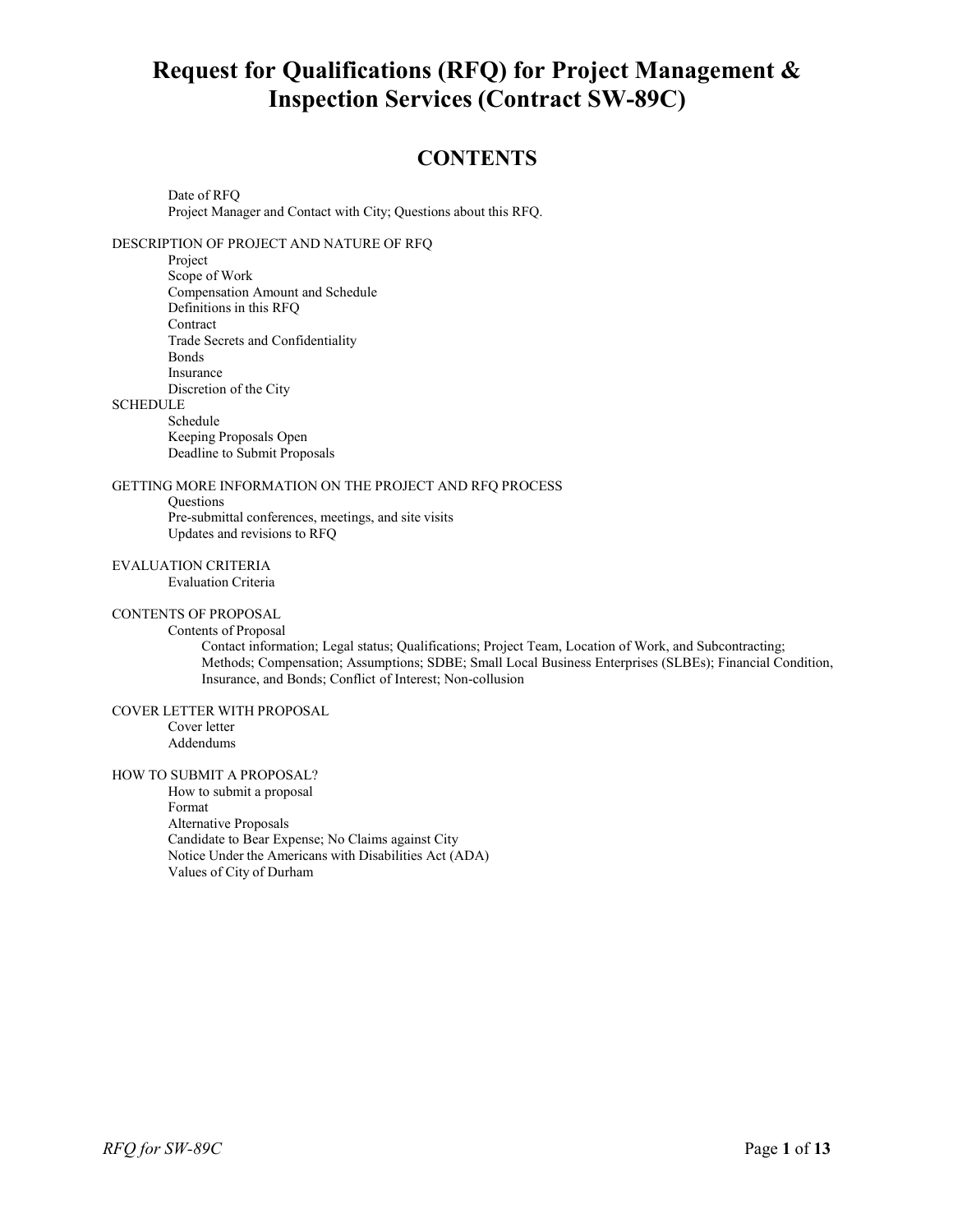# **Request for Qualifications (RFQ) for Project Management & Inspection Services (Contract SW-89C)**

## **10. Date of RFQ**: **March 24, 2022**

**20. Project Manager and Contact with City; Questions about this RFQ.** Direct questions and concerns to:

Clint Blackburn, PE Engineering Services Division Department of Public Works 101 City Hall Plaza, Suite 3100 Durham, North Carolina 27701 Phone No.: 919-560-4326 Ext. 30245 [Clint.Blackburn@durhamnc.gov](mailto:Clint.Blackburn@durhamnc.gov)

If you have concerns about this RFQ that you believe are not being addressed by the project manager, please contact Mr. Clint Blackburn, Contracting Manager at (919) 560-4326.

## **DESCRIPTION OF PROJECT AND NATURE OF RFQ**

**30. Project**. This is a Request for Qualifications (RFQ) from qualified firms (Engineers) to provide Project Management and Inspection services for various City projects. The work involved will be the same as a City staff project manager engineer would perform. Inspection services may be required for the repair of sidewalk, curb & gutter, driveway aprons and curb ramps associated with sidewalk projects at various locations throughout the City. Ombudsperson services and design of curb ramps are other services that may be required.

The RFQ project manual is available for download at the following web page. <https://durhamnc.gov/4713>

**40. Scope of Work**. **Scope of Work**. The City is soliciting a person or firm to provide project management and inspection services for various City projects. The selected consultant will be asked to perform the following activities for the project:

## Project Manager

The Project Manager will be responsible for the oversight of all aspects of the project and primarily keeping the work on schedule and in budget. The projects are both city funded and federally funded. The projects will primarily be sidewalk related projects, but the projects can also include paving, street scape, or utility extensions. The Project Manager will act as an extension of City Staff. A single individual will have the responsibility of being the single point of contact with the City for each project. The individual can manage more than one project. A firm may accomplish the work using a variety of staff and resources, but the single point of contact per individual project must be maintained. The individual must be able to attend meetings on the project as necessary. Meetings may include City staff meetings, weekly project meetings, meeting with stake holders, and meetings in the evening with the public. The individual will also need to be in contact via email and phone. Office accommodations will need to be negotiated, and may not be available within City Hall. A typical project will have a five-year timeline.

The following are activities that the engineer or firm will be responsible for providing or providing oversight of work performed by others.

#### **Scoping**

Review the project parameters with the supervisor. Make a site visit to assess the project scope. Determine the funding source and amount. Prepare a ballpark cost estimate and determine a schedule. Develop a list of project stakeholders. Set up an electronic file and email repository. Organize an internal scoping meeting. Secure a consultant contract by soliciting quotes to compete the Environmental Categorical Exclusion documentation.

#### **Design**

Develop an RFQ to hire a consultant for design of the project. Secure approval from the NCDOT to proceed with advertising. Advertise the RFQ, conduct the selection process, and negotiate a design contract. Prepare a memo to accompany the agenda item to City Council for approval. With the help of the Design Professional, see that the following tasks are performed by the Firm. Organize a meeting with the public to seek input. Secure the necessary survey information. Prepare the design. Present the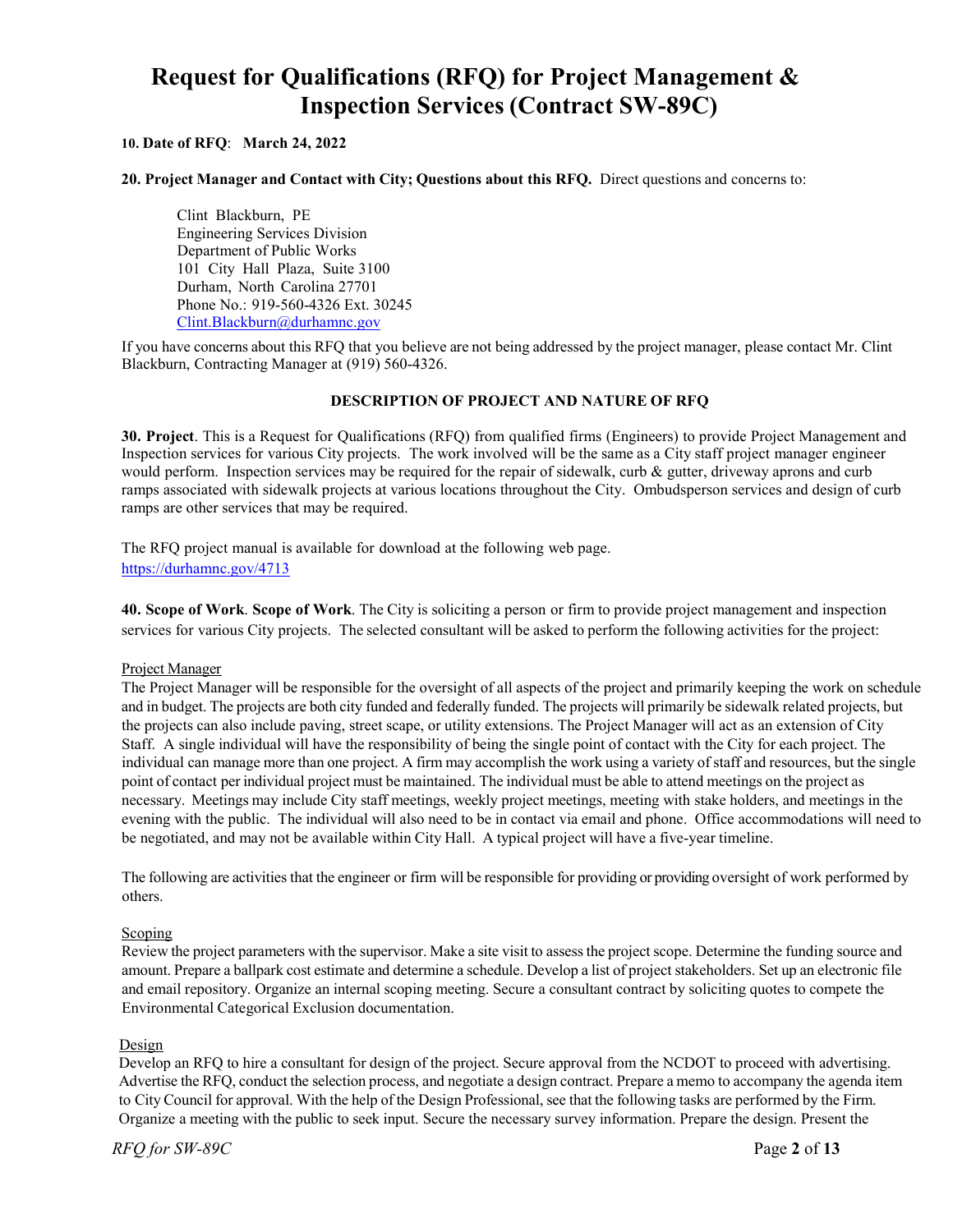Design at various stages to the stakeholders for input. Secure the necessary permits to construct the project. Guide the process to secure NCDOT approval.

## Utility Relocation

Work with the Design Firm to provide a simplified construction drawing showing the existing ROW, proposed ROW, Temporary Construction Easements and Permanent Drainage Easements. Show the locations of utility poles that need to be moved and their location relative to the ROW. Research the history of the road and determine when the street was accepted for maintenance by the City or NCDOT. Locate any ROW dedication plats or historical maps. Clarify the picture formed by this information and present the picture to the City Attorney's Office. Based on that meeting, prepare a position document that can be presented to the Utility Company to establish the City's position on relocation and cost responsibilities. Ensure the Utility Company performs the relocations in a timely fashion to allow project construction to proceed.

## **Acquisition**

Prepare a packet of information for the City Real Estate division to provide them with the parameters of the acquisitions. Meetwith City Real Estate to coordinate their efforts to acquire the property. As necessary, accompany the Real Estate division to meet with property owners and explain the construction impacts. Seek concurrence of the NCDOT ROW Office that he acquisitions have been performed in accordance with Federal Guidelines.

## Construction Bid

Develop a Project Manual to bid the construction work. Secure approval from the NCDOT to proceed with advertising. Advertise the project, conduct the bid opening, and negotiate a construction contract. Prepare a memo to accompany the agendaitem to City Council for approval.

## Construction Administration and Inspection

Develop an RFQ to hire a consultant for Construction Administration and Inspection of the project. Secure approval from the NCDOT to proceed with advertising. Advertise the RFQ, conduct the selection process, and negotiate a contract. Prepare a memo to accompany the agenda item to City Council for approval.

## Construction

Conduct a Pre-Construction meeting to get the project underway. Secure NCDOT approval to proceed with construction. Monitor the work of the City or Consultant Inspector. Attend weekly meetings. Monitor the progress of the project to ensure itproceeds on schedule and within budget. Process change orders as necessary. Prepare and approve monthly payments. At the end of the project perform a punch list inspection. Prepare appropriate documentation to receive NCDOT reimbursements.

## Ombudsperson

The engineer or firm may be asked to provide ombudsperson services for the City and address public matters pertaining to the project such as:

- Be present during construction activities to address concerns
- · Informing business and home owners of when work will be completed
- Addressing complaints made by the public
- Being aware of the challenges of doing sidewalk and curb ramp repair in the City of Durham

## Design of curb ramps

The engineer or firm may be asked to provide designs to the contractor of the sidewalk contract as needed for curb ramps associated with sidewalk contracts. These ramps are to be designed to current ADA and PROWAG standards.

## Inspection Services

The engineer or firm may be asked to provide inspection services for various City projects and address matters pertaining to the project, such as:

- · Field inspection of the work.
- Verify whether work is done under required specifications.
- Verify the quantities of pay items installed by the Contractor
- Review daily reports and quantities put into PDR<sub>x</sub> system by contractor
- Addressing questions from the contractor
- Being aware of specifications and standard details for Sidewalk, PROWAG compliant curb ramps and curb and gutter
- Being aware of the challenges of doing concrete repair in the City of Durham public right of way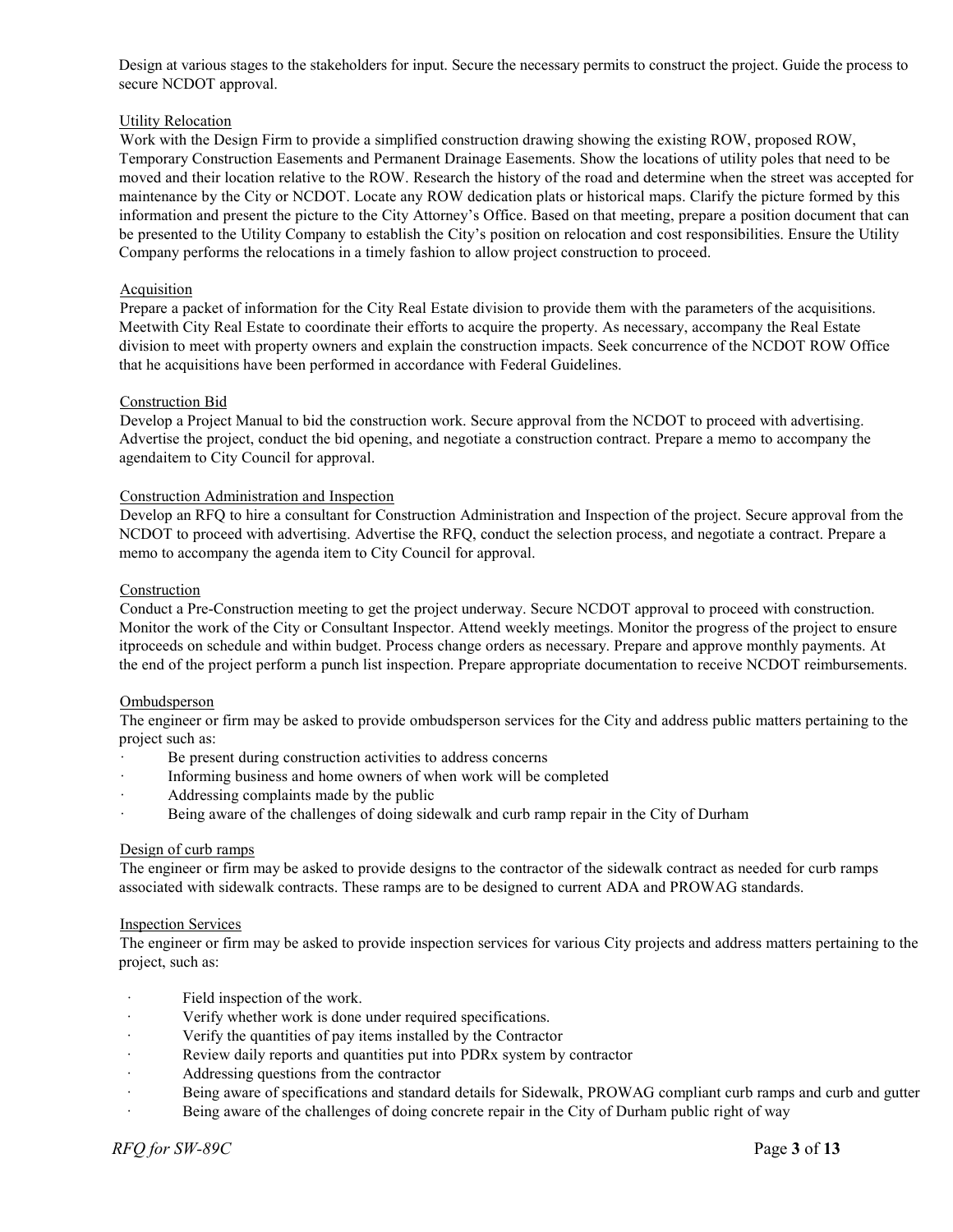#### Other Services

The engineer shall provide additional services related to the sidewalk repair projects as needed on an hourly basis.

**50. Compensation Amount and Schedule**. Progress payments will be made on a monthly basis reflective of the deliverables. Some months will involve a high level of activity, while other months will only involve a modest amount of monitoring of the activities of others as they perform their work.

It is not anticipated that there will be expenses to be charged separately for the Project Manager activities. TheInspector may require a vehicle, and that could be a separate expense, or billed concurrent with the individual.

**60. Definitions in this RFQ: City, RFQ, Proposal, Candidate, Contractor, Should**. Unless the context indicates otherwise – (a) The expressions "RFQ," "this RFQ," and "the RFQ" refer to this document as it may be amended or updated. (b) "City" and "city" mean the City of Durham. (c) The "proposal" is the response of a person, firm, or corporation proposing to provide the services sought by this RFQ. (d) The word "Candidate" or "candidate" is the person, firm, or corporation that submits a proposal or that is considering submitting a proposal.

(e) The word "Contractor" or "contractor" is the person, firm, or corporation with which the City enters into a contract to provide the services sought by this RFQ. That is, "contractor" generally refers to a successful candidatethat has obtained a fully executed contract with the City, while "candidate" is generally reserved to the stage beforea contract has been signed. (f) The word "should" is used to tell candidates what the City thinks it wants and/or what the project manager thinks is best. Candidates that want to increase the likelihood of being selected will, in general, do what the RFQ says candidates "should" do, but failure to comply with all "shoulds" will not necessarilyand automatically result in rejection.

**70. Contract**. The City anticipates that the conclusion of the RFQ process will be a contract between the City andthe successful candidate under which the successful candidate will provide the goods and services generally described in this RFQ. It is the City's intention to use the contract that is attached as Exhibit A, modified and filled in to reflect the RFQ and the proposal. If a candidate objects to any of the contract, it should state the objections inits proposal.

**80. Trade Secrets and Confidentiality.** As a general rule, all submissions to the City are available to any memberof the public. However, if materials qualify as provided in this section, the City will take reasonable steps to keep trade secrets confidential.

#### Definitions.

In this section (Trade Secrets and Confidentiality) –

The term "candidate" includes the candidate as contractor (that is, after it is a party to a contract with the City). The term "trade secret" means business or technical information, including but not limited to a formula, pattern,program, device, compilation of information, method, technique, or process that:

a. Derives independent actual or potential commercial value from not being generally known or readilyascertainable through independent development or reverse engineering by persons who can obtain economic value from its disclosure or use; and

b. Is the subject of efforts that are reasonable under the circumstances to maintain its secrecy. The existence of a trade secret shall not be negated merely because the information comprising the tradesecret has also been developed, used, or owned independently by more than one person, or licensed to other persons.

The term "record" means all documents, papers, letters, maps, books, photographs, films, sound recordings, magnetic or other tapes, electronic data-processing records, artifacts, or other documentary material, regardless of physical form or characteristics, received by the City of Durham in connection with the candidate's proposal.

**(a) Designation of Confidential Records.** To the extent that the candidate wishes to maintain the confidentiality of trade secrets contained in materials provided to the City, the candidate shall prominently designate the material with the words "trade secrets" at the time of its initial disclosure to the City. The candidate shall not designate any material provided to the City as trade secrets unless the candidate has a reasonable and good-faith belief that the material contains a trade secret. When requested by the City, the candidate shall promptly disclose to the City the candidate's reasoning for designating material as trade secrets; the candidate may need to label parts of that reasoning as trade secrets. In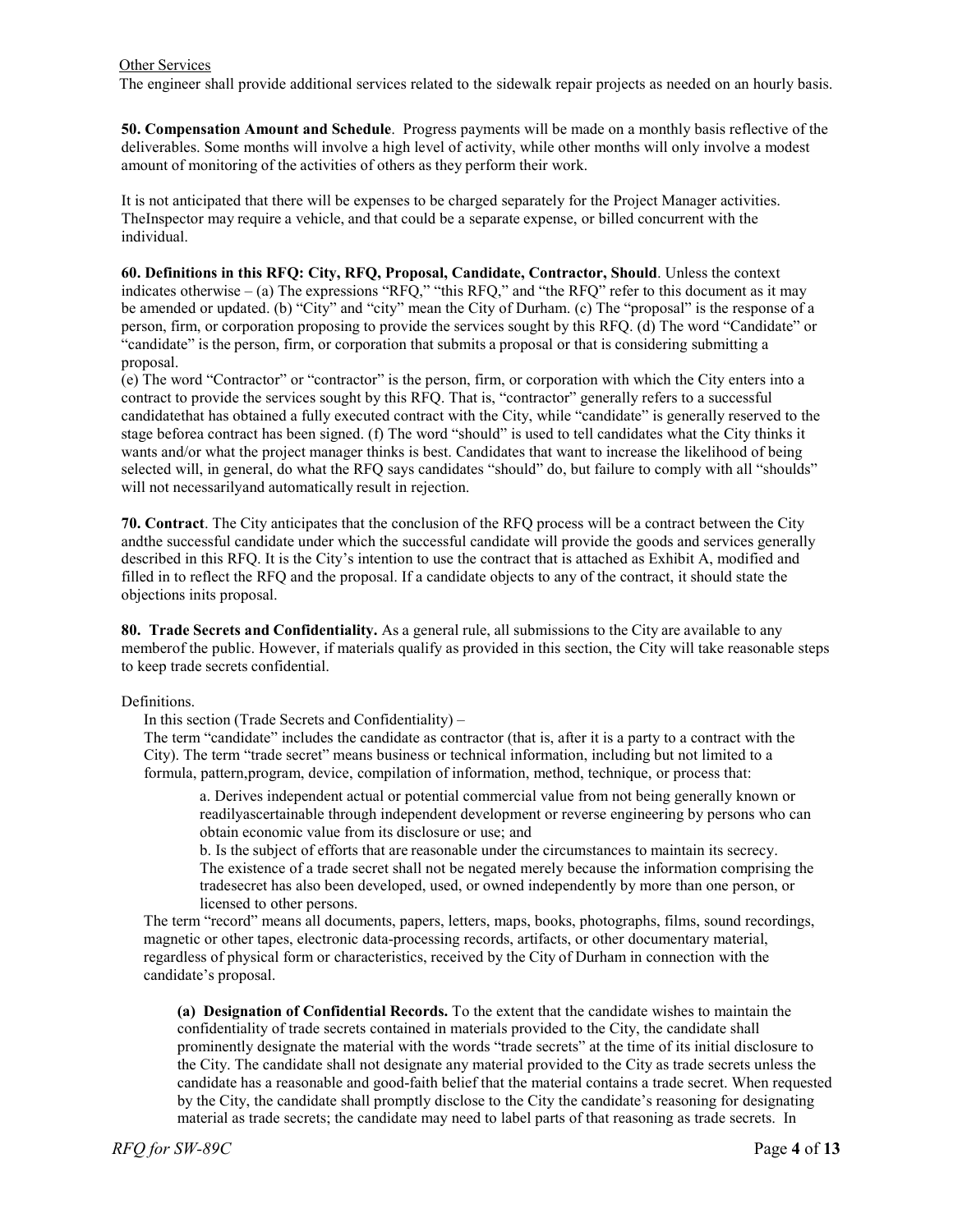providing materials to the City, the candidate shall make reasonable efforts to separate those designated as trade secrets from those not so designated, both to facilitate the City's use of the materials and to

minimize the opportunity for accidental disclosure. For instance, if only a sentence or paragraph on a page is a trade secret, the page must be marked clearly to communicate that distinction. To avoid mistake or confusion, it is generally bestto have only trade secret information on a page and nothing else on that page.

To the extent authorized by applicable state and federal law, the City shall maintain the confidentiality of records designated "trade secrets" in accordance with this section. Whenever the candidate ceases to havea good-faith belief that a particular record contains a trade secret, it shall promptly notify the City.

**(b) Request by Public for Access to Record.** When any person requests the City to provide access to arecord designated as a trade secret in accordance with subsection (a) above, the City may

(1) decline the request for access,

(2) notify the candidate of the request and that the City has provided, or intends to provide, the personaccess to the record because applicable law requires that the access be granted, or

(3) notify the candidate of the request and that the City intends to decline the request. Before declining the request, the City may require the candidate to give further assurances so that the Citycan be certain that the candidate will comply with subsection (c) below.

**(c) Defense of City**. If the City declines the request for access to a record designated as trade secrets in accordance with subsection (a), then, in consideration of the promises in (b) above and for considering the candidate's proposal, the candidate agrees that it shall defend, indemnify, and save harmless Indemnitees from and against all Charges that arise in any manner from, in connection with, or out of the City's non- disclosure of the records. In providing that defense, the candidate shall at its sole expense defend Indemnitees with legal counsel. The legal counsel shall be limited to attorneys reasonably acceptable to theCity Attorney.

Definitions. As used in this subsection (c), "Charges" means claims, judgments, costs, damages, losses, demands, liabilities, fines, penalties, settlements, expenses, attorneys' fees, and interest. Indemnitees" means the City, and officers, officials, independent contractors, agents, and employees, of the City. "Indemnitees" does not include the candidate. The City may require the candidate to provide proof of the candidate's ability to pay the amounts that may reasonably be expected to become monetary obligations ofthe candidate pursuant to this section. If the candidate fails to provide that proof in a timely manner, the City shall not be required to keep confidential the records whose non-disclosure gives rise to the potential monetary obligation. Nothing in this agreement shall require the City to require any person (including the City itself) to be placed in substantial risk of imprisonment, of being found by a court to be in contempt, orof being in violation of a court order. This subsection (c) is separate from and is to be construed separatelyfrom any other indemnification and warranty provisions in the contract between the City and the candidate.

## **85. Reserved.**

**90. Bonds.** No performance bond or payment bond isrequired for this contract.

**100. Insurance**. Contractor agrees to maintain, on a primary basis and at is sole expense, at all times during the lifeof this Contract the following coverage's and limits. The requirements contained herein, as well as City's review or acceptance of insurance maintained by Contractor is not intended to and shall not in any manner limit or qualify theliabilities or obligations assumed by Contractor under this Contract. All insurance companies must be authorized to do business in North Carolina and have no less than an A VIII rating or better.

- **1) Commercial General Liability** Combined single limit of no less than \$1,000,000 each occurrence and \$2,000,000 aggregate. Coverage shall not contain any endorsement(s) excluding nor limitingProduct/Completed Operations, Contractual Liability or Cross Liability.
- **2) Automobile Liability**  Limits of no less than \$1,000,000 Combined Single Limit. Coverage shall include liability for Owned, Non-Owned and Hired automobiles. In the event Contractor does not own automobiles,Contractor agrees to maintain coverage for Hired and Non-Owned Auto Liability, which may be satisfied by way of endorsement to the Commercial General Liability policy or separate Auto Liability policy. Automobile coverage is only necessary if vehicles are used in the provision of services under this Contract and/or are brought on a City of Durham site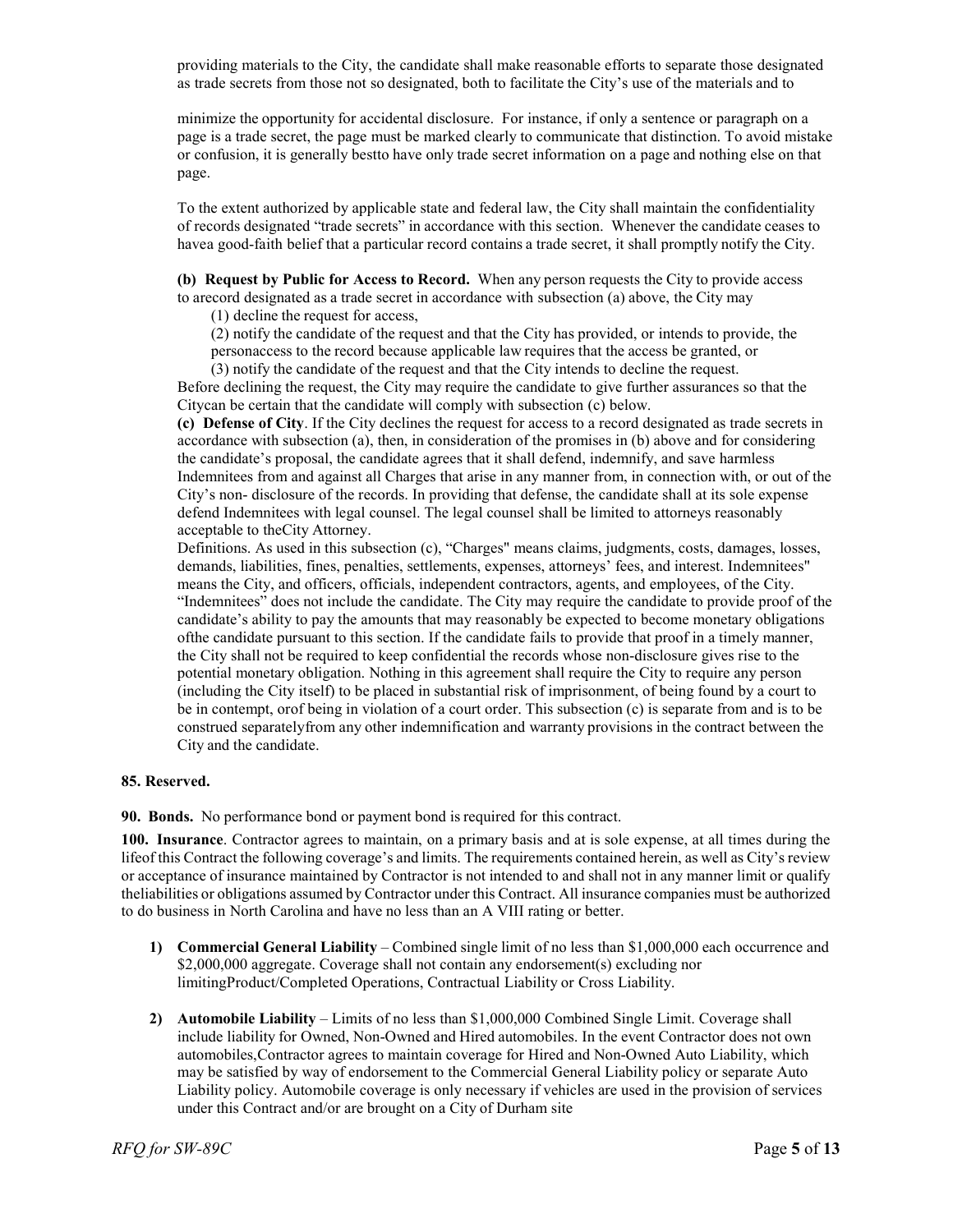- **3) Workers' Compensation & Employers Liability** Contractor agrees to maintain Worker's Compensation Insurance in accordance with North Carolina General Statute Chapter 97 and with limits of no less than \$1,000,000 each accident, each employee and policy limit.
- **4) Umbrella or Excess Liability**  Contractor may satisfy the minimum liability limits required above under an Umbrella or Excess Liability policy. There is no minimum Per Occurrence limit of liability under the Umbrella or Excess Liability, however, the Annual Aggregate limits shall not be less than the highest 'EachOccurrence' limit for required policies. Contractor agrees to endorse City of Raleigh as an 'Additional Insured' on the Umbrella or Excess Liability, unless the Certificate of Insurance states the Umbrella or Excess Liability provides coverage on a 'Follow-Form' basis.
- **5) Professional Liability -** Consultant agrees to maintain Professional Liability Insurance with limits no lessthan \$1,000,000, covering claims arising out of professional architect, engineers and surveyors services performed in connection with this contract.
- **6) Additional Insured** Contractor agrees to endorse the City as an Additional Insured on the CommercialGeneral Liability. The Additional Insured shall read 'City of Durham as its interest may appear'.

**Certificate of Insurance** – Contractor agrees to provide City of Durham a Certificate of Insurance evidencing that all coverage's, limits and endorsements required herein are maintained and in full force and effect, and Certificates of Insurance shall provide a minimum thirty (30) day endeavor to notify, when available, by Contractor's insurer. IfContractor receives a non-renewal or cancellation notice from an insurance carrier affording coverage required herein, or receives notice that coverage no longer complies with the insurance requirements herein, Contractor agrees to notify the City within five (5) business days with a copy of the nonrenewal or cancellation notice, or written specifics as to which coverage is no longer in compliance. The Certificate Holder address should read:

> City of Durham Public Works Dept./Contract Mgmt.101 City Hall Plaza, Ste. 3100 Durham, NC 27701

## **110. Discretion of the City**.

A. The City of Durham reserves the right to reject any or all proposals.

B. NOTWITHSTANDING anything to the contrary in this document or in any addendums to this document, unless the contrary provision refers specifically to this provision, the City reserves the right (i) to negotiate changes of any nature with any candidate with respect to any term, condition, or provision in this document and/or in any proposals, whether or not something is stated to be mandatory and whether or not it is said that aproposal will be rejected if certain information or documentation is not submitted with it, and (ii) to enter into an agreement for some or all of the work with one or more persons, firms, or corporations that do not submit proposals. For example, all deadlines are for the administrative convenience or needs of the City and may be waived by the City in its discretion. This subparagraph B applies to the entire RFQ, including the SDBE portions.

C. Where the City asks or tells candidates to do stated things, such as that a proposal should follow a statedformat or that the candidate should do stated things in seeking the contract, the City may reject a proposal because it does not comply with those requests, so the candidate is adding to its risk of rejection by non- compliance. Still, the City may, in its discretion, waive non-compliance. This subsection (C) does not limitsubsections (A) and (B).

D. Of course, once a contract is signed, the parties to the contract may enforce the contract according to itsterms as allowed by applicable law.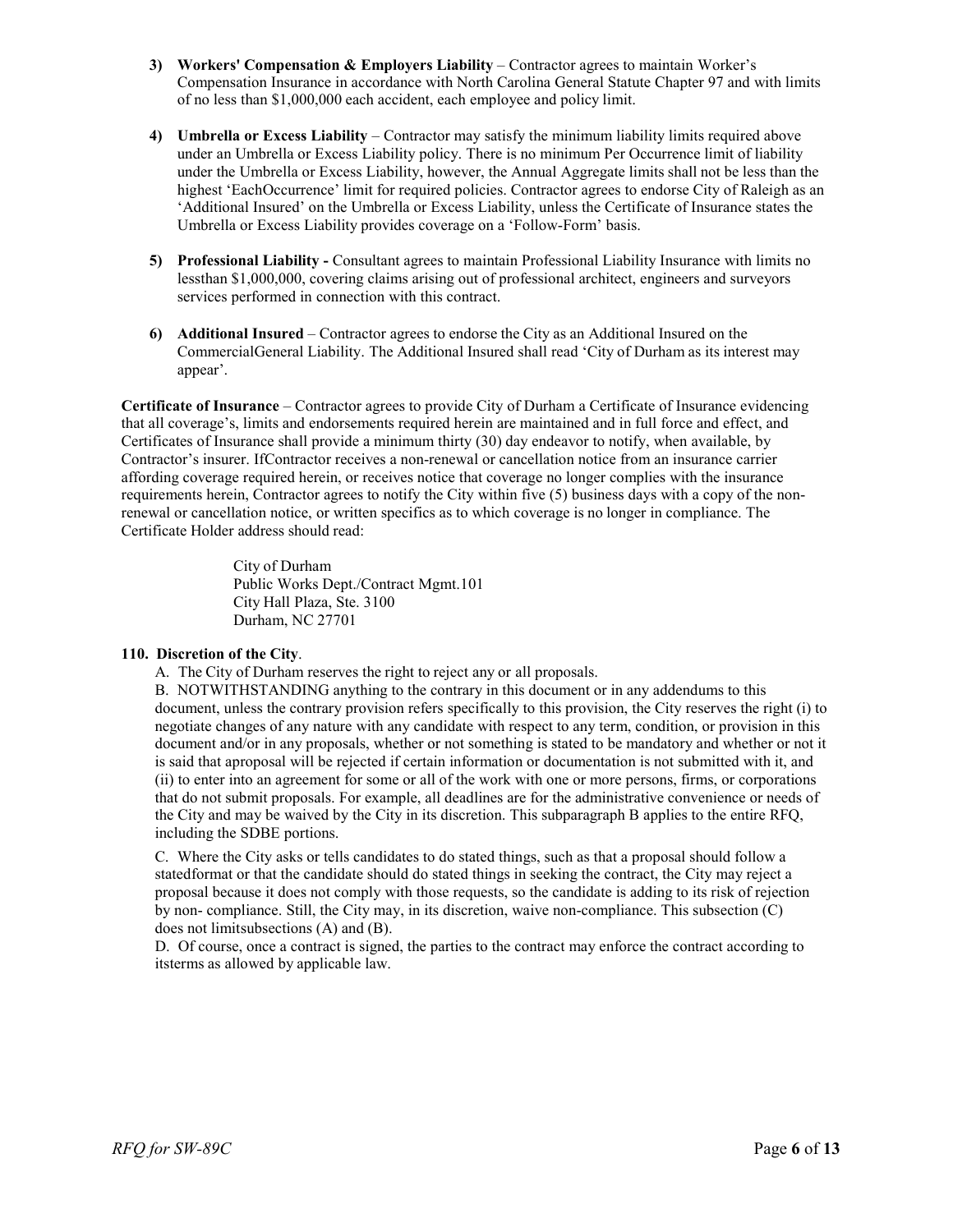## **SCHEDULE**

**120. Schedule**. This schedule is the City's best estimate of the schedule that will be followed. If a component of this schedule from the beginning to contract award is delayed, the rest of the schedule will be shifted by the same number of days.

Pre-Proposal Meeting: Thursday, March 31, 2022 at 11:00 AM Last date for receipt of proposals: **Thursday, April 7, 2022 at 2:00 PM** Proposal Evaluation Committee to complete its evaluation: Monday, April 11, 2022 Conclude Presentations & Negotiate Fees: Wednesday, April 13, 2022

**130. Keeping Proposals Open**. All proposals will remain open and valid for the City to accept for a period of 90 days after the deadline for submission of proposals. The Project Manager may release candidates from this obligation by a written letter that specifically refers to this paragraph if he or she determines that the candidate and/or the proposal will not meet the City's needs

**140. Deadline to Submit Proposals.** Candidates should see that their proposals are received at the following address by hand delivery **by 2:00 PM on April 7, 2022** or in the form of a PDF file via email.

Department of Public Works ATTN: Clint Blackburn, PE Engineering Services Division 101 City Hall Plaza, Suite 3100 Durham, NC 27701 Phone No.: 919-560-4326 Ext. 30245 [Clint.Blackburn@durhamnc.gov](mailto:Kitty.Thomas@durhamnc.gov)

## **GETTING MORE INFORMATION ON THE PROJECT AND RFQ PROCESS**

**150. Questions.** Questions about the RFQ and the RFQ process should be submitted to the project manager identified at the beginning of this RFQ.

**160. Pre-submittal conferences, meetings, and site visits**. The City will conduct a virtual pre-submittal meetingvia Zoom on March 31, 2022 at 11:00 AM. The Zoom link for this meeting will be posted in the project webpage, 24 hours in advance. Attendees should already be familiar with this RFQ. <https://durhamnc.gov/4713>

**170. Updates and revisions to RFQ**. If you have supplied the Project Manager with your preferred method of contact (email, fax, etc.), updates to this RFQ ("addendums" or "addenda") will be sent to you in that manner. This RFQ and addendums are normally posted on the City's website, on the Purchasing Division's webpage, & the project webpage. Check the project webpage to see that you have received all addenda.

## **EVALUATION CRITERIA**

**180. Evaluation Criteria**. If an award is made, it is expected that the City's award will be to the candidate that agrees to meet the needs of the City. The Proposal Evaluation Committee will likely make the selection without interviews. If it is determined that interviews are needed a number of relevant matters will be considered, including qualifications and cost.

## **190. Understanding of the Project**

Proposals will be evaluated against the questions set out below.

- (a) How well has the candidate demonstrated a thorough understanding of the purpose and scope of theproject?
- (b) How well has the candidate identified issues and potential problems related to the project?
- (c) How well has the candidate demonstrated that it understands the deliverables the City expects it to provide?
- (d) How well has the candidate demonstrated that it understands the City's schedule and can meet it?
- (e) Adherence to the City's SDBE program.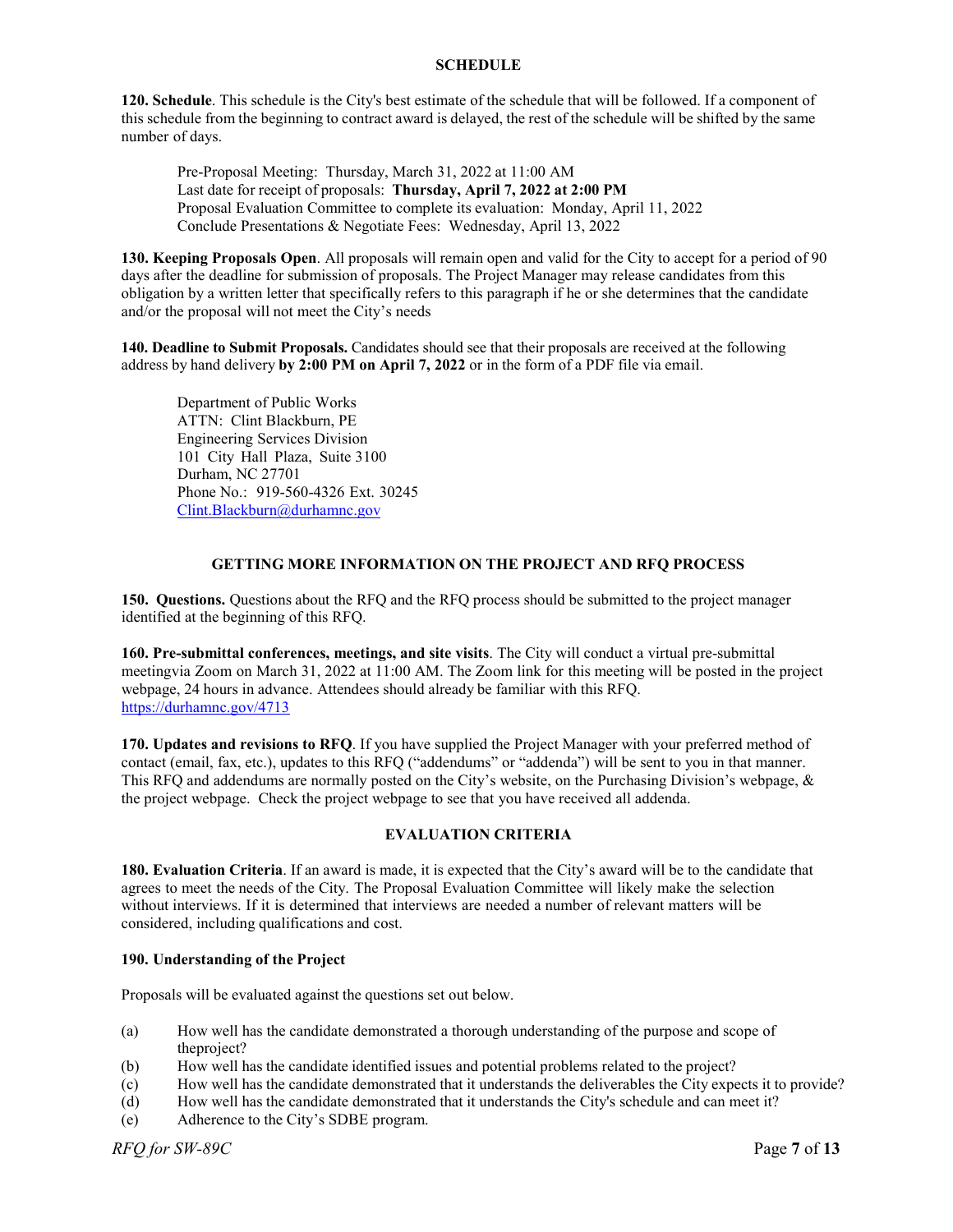## **200. Methodology Used for the Project**

Proposals will be evaluated against the questions set out below.

- (a) How well does the methodology depict a logical approach to fulfilling the requirements of the RFQ?
- (b) How well does the methodology match and contribute to achieving the objectives set out in the RFQ?
- (c) How well does the methodology interface with the schedule in the RFQ?

## **210. Management Plan for the Project**

Proposals will be evaluated against the questions set out below.

- (a) How well does the management plan support all of the project requirements and logically lead to thedeliverables required in the RFQ?
- (b) How well is accountability completely and clearly defined?
- (c) Is the organization of the project team clear?
- (d) How well does the management plan illustrate the lines of authority and communication?
- (e) To what extent does the candidate already have the hardware, equipment, and licenses necessary to performthe contract?
- (f) Does it appear that the candidate can meet the schedule set out in the RFQ?
- (g) Has the candidate offered alternate deliverables and gone beyond the minimum tasks necessary to meet theobjectives of the RFQ?
- (h) Is the proposal practical, feasible, and within budget?
- (i) How well have potential problems been identified?
- (j) Is the proposal responsive to all material requirements in the RFQ?

## **220. Experience and Qualifications**

Proposals will be evaluated against the questions set out below.

*Questions regarding the personnel.*

- (a) Do the individuals assigned to the project have experience on similar projects?
- (b) Are resumes complete and do they demonstrate backgrounds that are desirable for individuals engaged inthe work the project requires?
- (c) How extensive are the applicable education and experience of the personnel designated to work on theproject?
- (d) How knowledgeable are the candidate's personnel of the local area and how many individuals have workedin the area previously?

*Questions regarding the candidate:*

- (e) How well has the candidate demonstrated experience in completing similar projects on time and withinbudget?
- (f) How successful is the general history of the candidate regarding timely and successful completion ofprojects?
- (g) Has the candidate provided letters of reference from clients?
- (h) How reasonable are the candidate's cost estimates?
- (i) If subcontractors will perform work on the contract, how well do they measure up to the evaluation used forthe candidate?

## **230. Contract Cost**

When soliciting for architects, engineers, surveyors, and CMARs, the best firm is identified without regard to cost.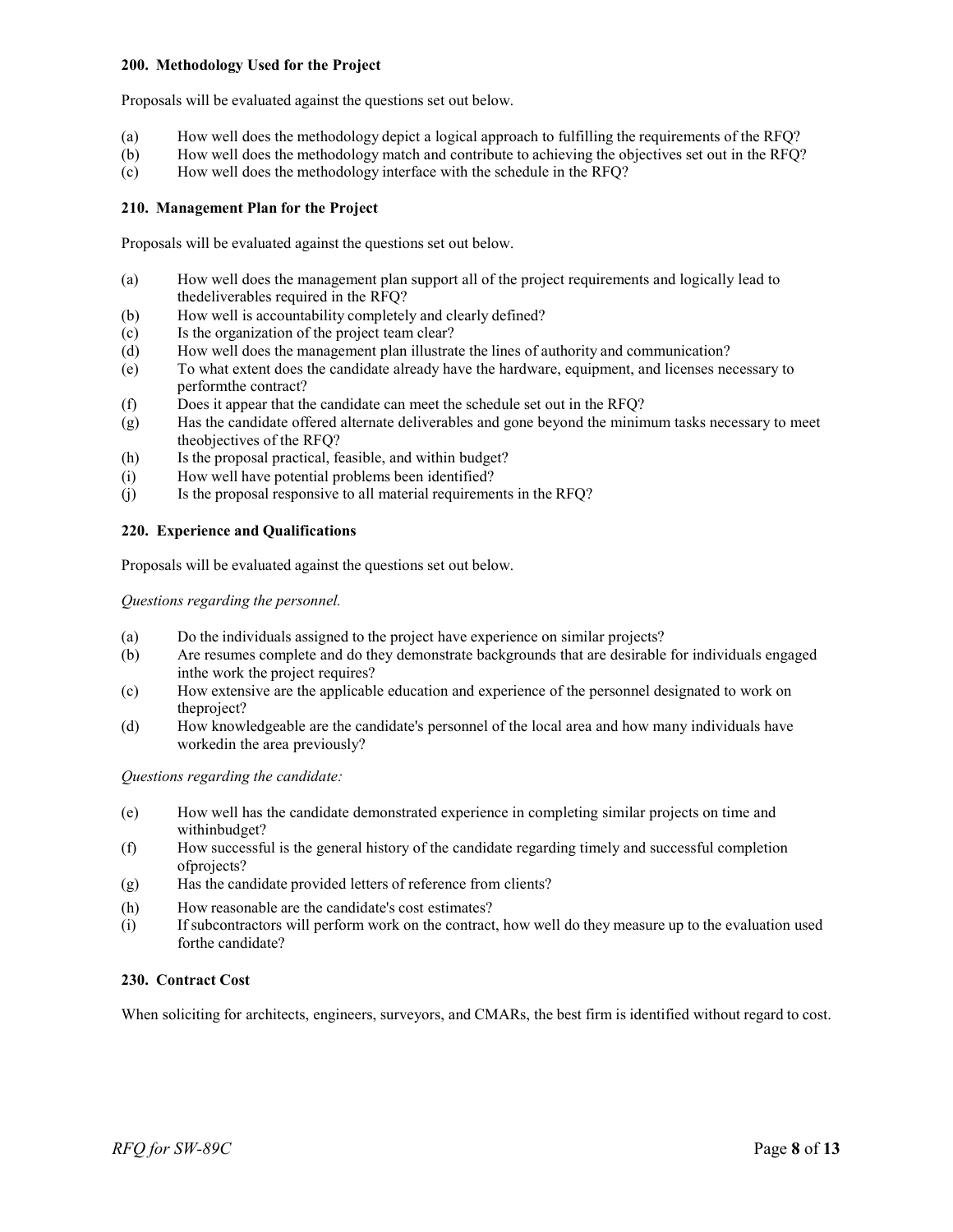## **CONTENTS OF PROPOSAL**

#### **240. Contents of Proposal.**

The proposal should include sections, numbered as follows:

1. **Contact information**. Include the candidate's name and address, and the contact information (name, mailing address, email address, fax number, and telephone number) of the person whom the City should contact regarding the proposal.

2. **Legal Status of the Candidate and Signers**. State the full, exact name of the candidate. State whetherthe candidate is an individual, corporation, limited partnership, general partnership, limited liability company, professional corporation, professional association, etc. If it is anything other than an individual or a general partnership, specify the State under which the entity is organized. If the State under which theentity is organized is not North Carolina, specify whether the candidate has received a certificate of authority from the N. C. Secretary of State to transact business in North Carolina. State whether the entity is in existence at the time the proposal is submitted, and if not, whether and when the candidate intends to officially form the entity. State the names and titles of the individuals who will sign the contract with the City.

3. **Qualifications, References, and Licenses**. This part should include the candidate's experience on similar projects and include references and how to contact them. List the candidate's current licenses thatare pertinent to this project.

4. **Project Team, Location of Work, and Subcontracting**. State the names and qualifications of theindividuals who will have responsibility for this project

4.5. **Contractor Diversity Workforce Questionnaire.** Complete the Contractor Workforce Diversity Questionnaire and provide it with your proposal.

5. **Methods and Procedures**. State how the work will be accomplished. Explain if one individual will bein responsible charge or a team approach will be used.

6. **Compensation**. Do not provide any dollar amount, only the information as requested. Indicate a preference for how compensation will be structured. Will any expenses to be charged separately for theProject Manager activities? Will the Inspector require a vehicle, and will that be a separate expense, or billed concurrent with the individual?

7. **Assumptions regarding City of Durham Actions and Participation**. If your proposal assumes that the City will take certain actions, provide facilities, or do anything else, you should state these assumptionsexplicitly.

8. **Equal Business Opportunity Program.** It is the policy of the City to provide equal opportunities for City contracting for underutilized firms owned by minorities and women doing business in the City's Contracting Marketplace. It is further the policy of the City to prohibit discrimination against any firm in pursuit of these opportunities, to conduct its contracting activities so as to prevent such discrimination, to correct present effects of past discrimination and to resolve complaints of discrimination. This policy applies to all professional services categories.

The goals for this project are **8% M/UBE and 0% W/UBE**. In accordance with the Ordinance, all proposers are required to provide information requested in the Professional Services Forms package included with this request. Proposals that do not contain the appropriate, completed Professional Services Forms may be deemed non-responsive and ineligible for consideration. The UBE Participation Documentation and the Letter of Intent to Perform as a Sub-consultant documents are required of all proposers. The Request to Change UBE Participation and "UBE Goals Not Met/Documentation of Good Faith Efforts" forms are not applicable at this time.

The Finance Department is responsible for the Equal Business Opportunity Program. All questions about Professional Services Forms should be referred to department staff at (919) 560- 4180.

8.5. **Small Local Business Enterprises (SLBEs)**. Competition for this work is not restricted to "small local business enterprises" (SLBEs). Firms certified by Equity & Inclusion (E&I) to be SLBEs may compete. The candidate shall confirm their SLBE status.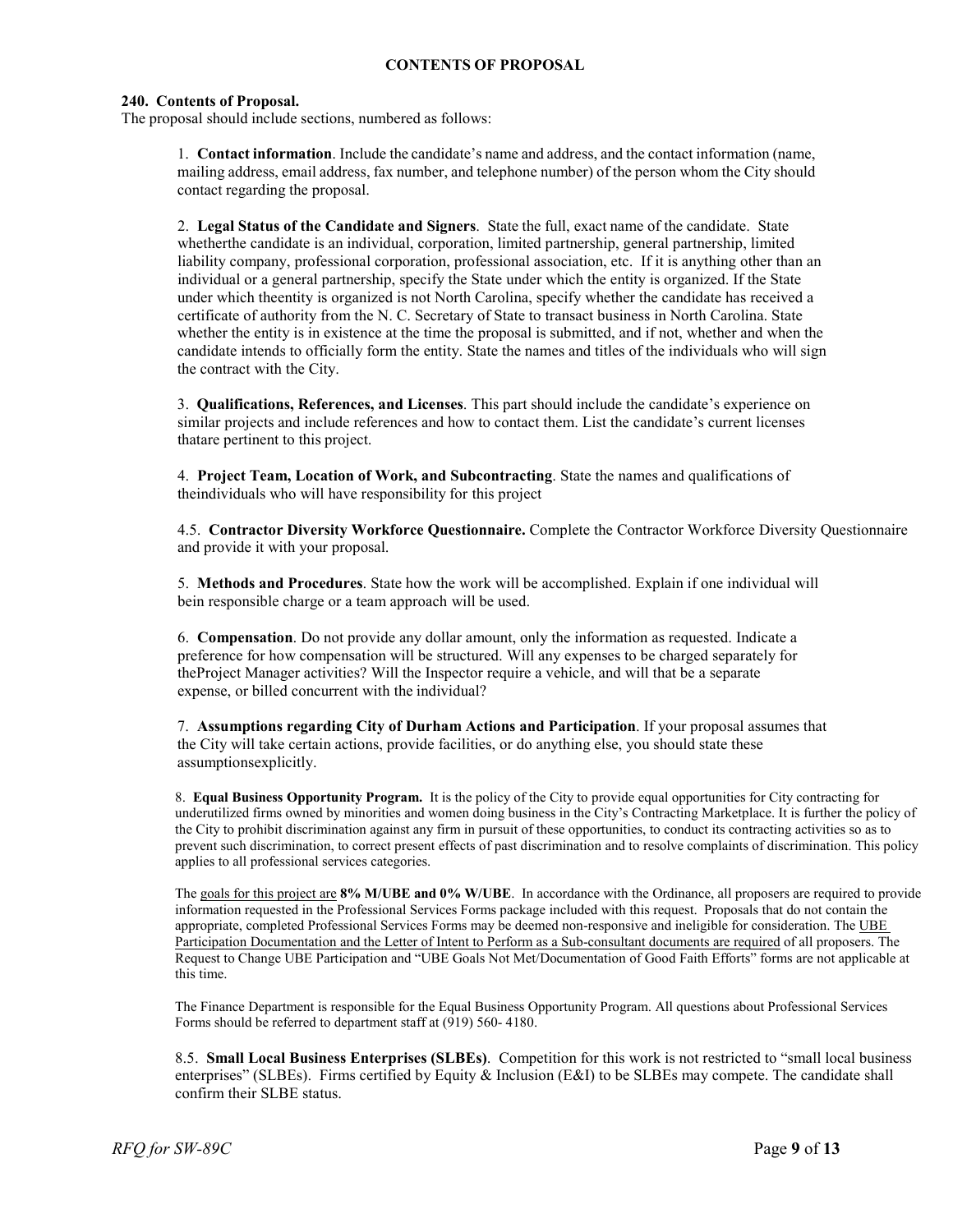9. **Financial Condition, Insurance, and Bonds.** The candidate shall provide information to substantiate their Financial Condition, Insurability, and ability to obtain the necessary Bonds, if any.

11. **Conflict of Interest.** If the candidate has any grounds to believe there could be a conflict of interest, such as that a City employee who is involved in awarding the contract has a connection with the candidate, please explain.

12. **Non-collusion.** This RFQ constitutes an invitation to propose. Sign the following (on following page) and include it with your response: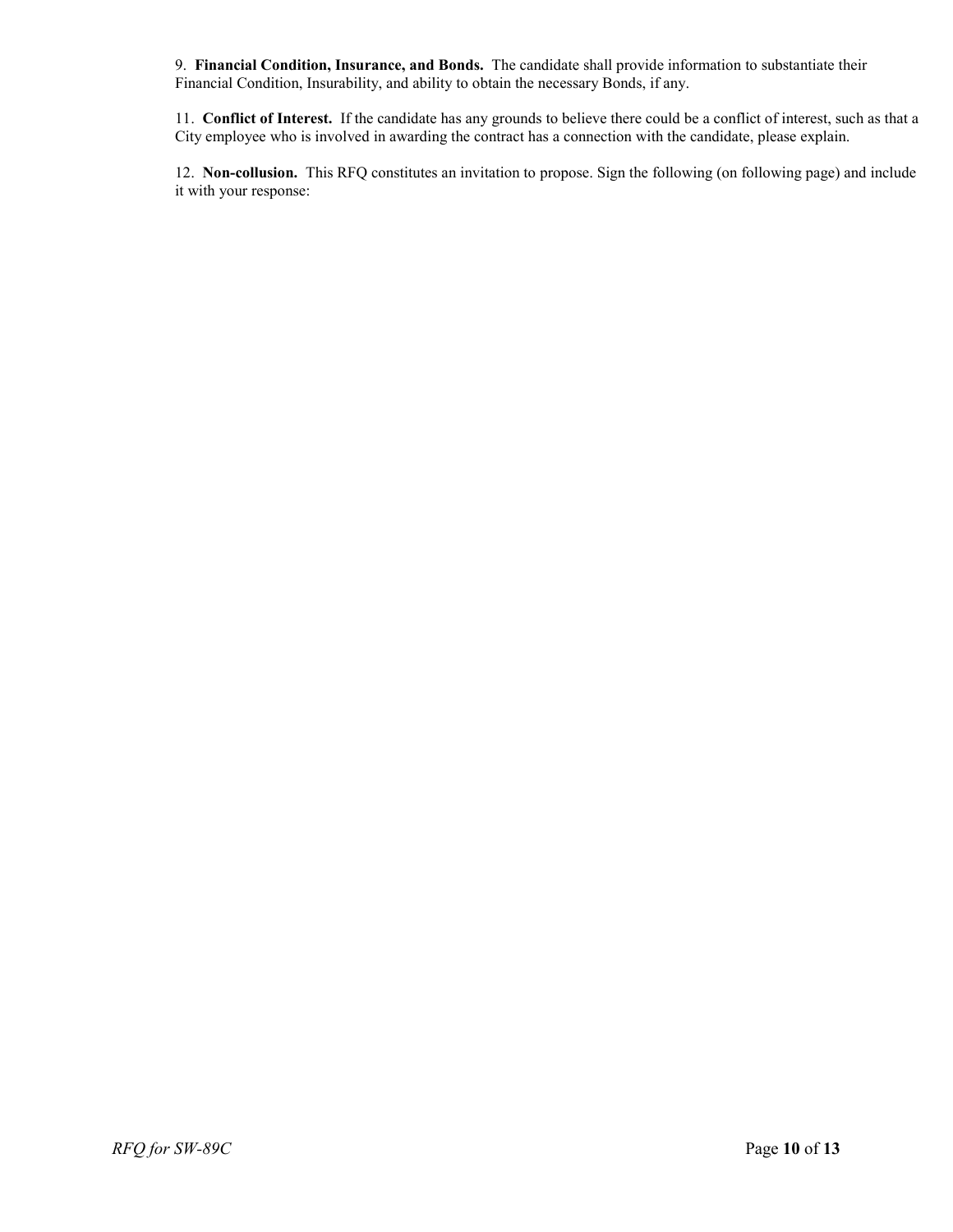## NON-COLLUSION AFFIDAVIT

By executing this proposal, I certify that this proposal is submitted to the City of Durham competitively and without collusion. I am authorized to represent the candidate both in submitting this bidand in making this Non-collusion Affidavit. To the best of my knowledge and belief, (1) the candidate hasnot violated N. C. General Statute section 133-24 in connection with the proposal, (2) the candidate has notentered into any agreement, participated in any collusion, or otherwise taken any action in restraint of free competitive bidding in connection with its proposal, and (3) the candidate intends to do the work with its own bonafide employees or subcontractors and is not bidding for the benefit of another contractor. The neuter includes the masculine and the feminine. The candidate to which this Non-Collusion Affidavit refers is:

*(Insert name of candidate)*

*(Signature of individual)*

# ACKNOWLEDGMENT

*Type or print name of the individual who signed the* affidavit:

*Type or print the name of Notary Public signing this acknowledgment:*

.

*Place where acknowledgment occurred:* County of  $\qquad \qquad$ , State of  $\qquad \qquad$ 

*Notary's residence:* County of , State of

I, the Notary Public named above, certify (1) the individual named above personally appeared before methis day, (2) I have personal knowledge, or satisfactory evidence, of the individual's identity; and (3) theindividual acknowledged signing the foregoing affidavit.

This the  $\_\_\_$  day of  $\_\_\_\_$ , 20  $\_\_\_\_\_\_\_\_\_\_\_\_\_$ 

Notary Public

My commission expires: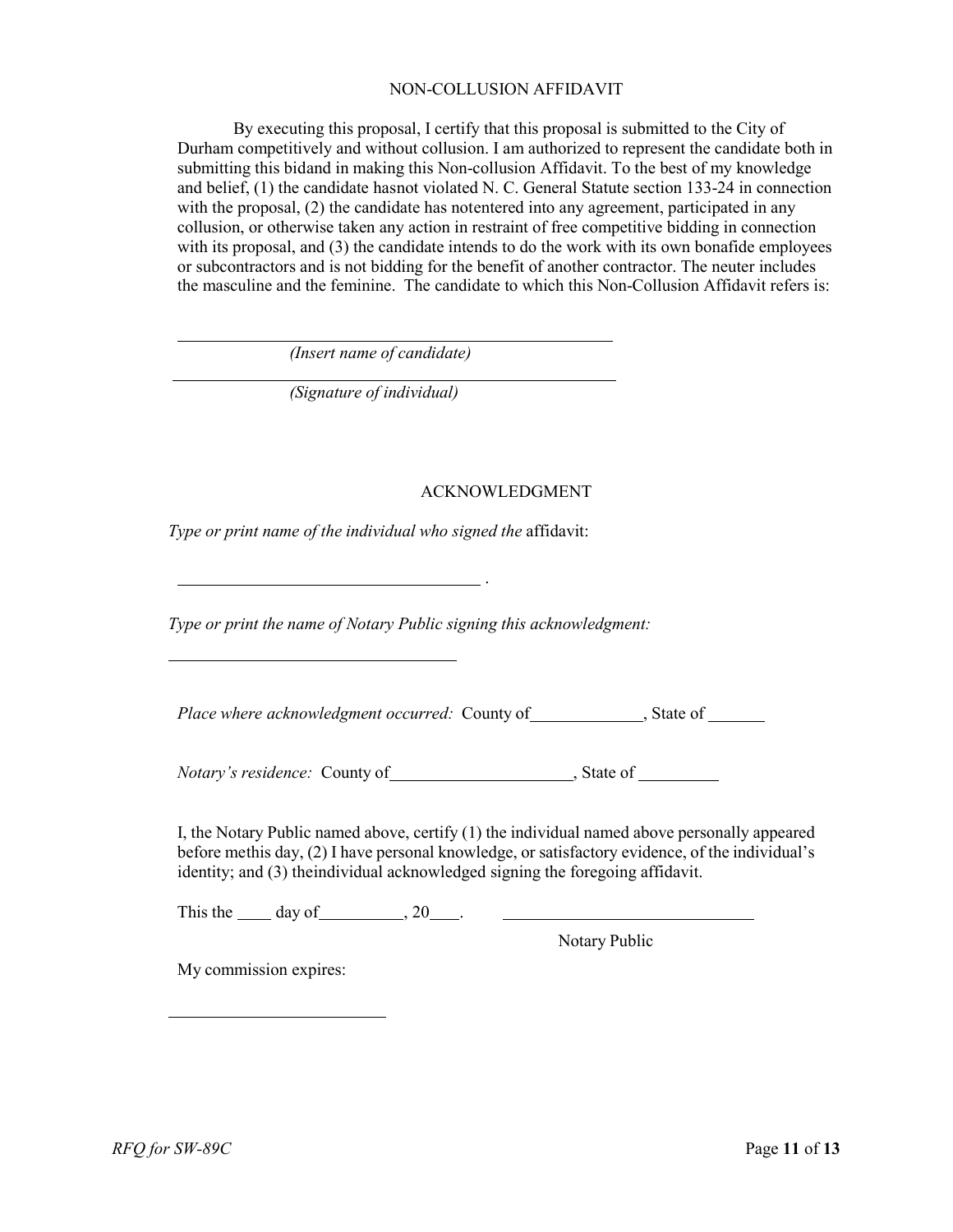## **COVER LETTER WITH PROPOSAL**

**250. Cover letter**. The proposal should contain a cover letter, signed by a principal of the candidate. The cover letter should contain the following statement:

The undersigned, whose title and position with the candidate are stated next to or beneath his or her signature, has the authority to submit this proposal (including this cover letter) on behalf of the candidate inresponse to the City of Durham's Request for Proposals.

Unless otherwise clearly stated in this response to the RFQ, our proposal accepts the terms and conditions stated in the RFQ, including the description of services to be performed and the provisions of the contract to be signed.

The cover letter should contain one of the following two paragraphs A or B. If (i) the cover letter lacks both paragraph A and paragraph B, or (ii) the cover letter contains paragraph A but fails to comply with the instructions in the section of the RFQ titled "Trade Secrets and Confidentiality," the City may treat everything it receives from the candidate as NOT trade secret or confidential, and the City may disclose to the public everything it receives fromthe candidate.

A. With respect to all trade secrets that the candidate may submit to the City in connection with this proposal or the contract, if the contract is awarded to the candidate, the candidate shall comply with the section of the RFQ titled "Trade Secrets and Confidentiality," including all of its subsections, including thesubsection titled "Defense of City." The candidate acknowledges that the City will rely on the preceding sentence.

*-or-*

B. The candidate is not submitting any trade secrets to the City in connection with this proposal or the contract; if the contract is awarded to the candidate, the candidate will not submit any trade secrets to the City in connection with this proposal or the contract. The candidate acknowledges that the City will rely onthe preceding sentence.

**260. Addendums**. The cover letter should list the last addendum that the City issues for this RFQ, with a statementsuch as *The undersigned candidate has read all the addendums issued by the City for this RFQ, through and including Addendum No.* . In that blank the candidate should list the number of the last addendum.

## **HOW TO SUBMIT A PROPOSAL**

## **270. How to submit a proposal**.

Candidates should submit their proposals in a sealed envelope or via email to the project manager. The envelope should be addressed for delivery to theProject Manager at the address shown in the "Project Manager and Contact with City" section at the beginning of this RFQ.

Write the following prominently on the outside of the envelope: Request for Qualifications for Project Management & Inspection Services (Contract SW-89C).

## **Proposals are to be received no later than 2:00 PM Thursday, April 7, 2022. Proposals should not be sent by postal mail or fax**.

**280. Format.** For hand delivery, submit one copy of the proposal and a memory stick with a PDF of the proposal. For email submittals, a PDF of the proposal must be submitted to the project manager at the following: Clint.Blackburn@durhamnc.gov.

**290. Alternative Proposals**. If you wish to submit a proposal that does not comply with the City's standards and expectations, consider submitting two proposals: a proposal that complies, plus a proposal that does not comply, sothat your "non-compliant" version can be considered as an alternative if the City is interested. This will allow your compliant version to be considered if the City remains steadfast on applying the standards and expectations.

**300. Candidate to Bear Expense; No Claims against City**. No candidate will have any claims or rights against the City arising out of the participation by a candidate in the proposal process. No candidate will have any claims or rights against the City for the City's failure to award a contract to it or for awarding a contract to another person,

*RFQ for SW-89C* Page **12** of **13**